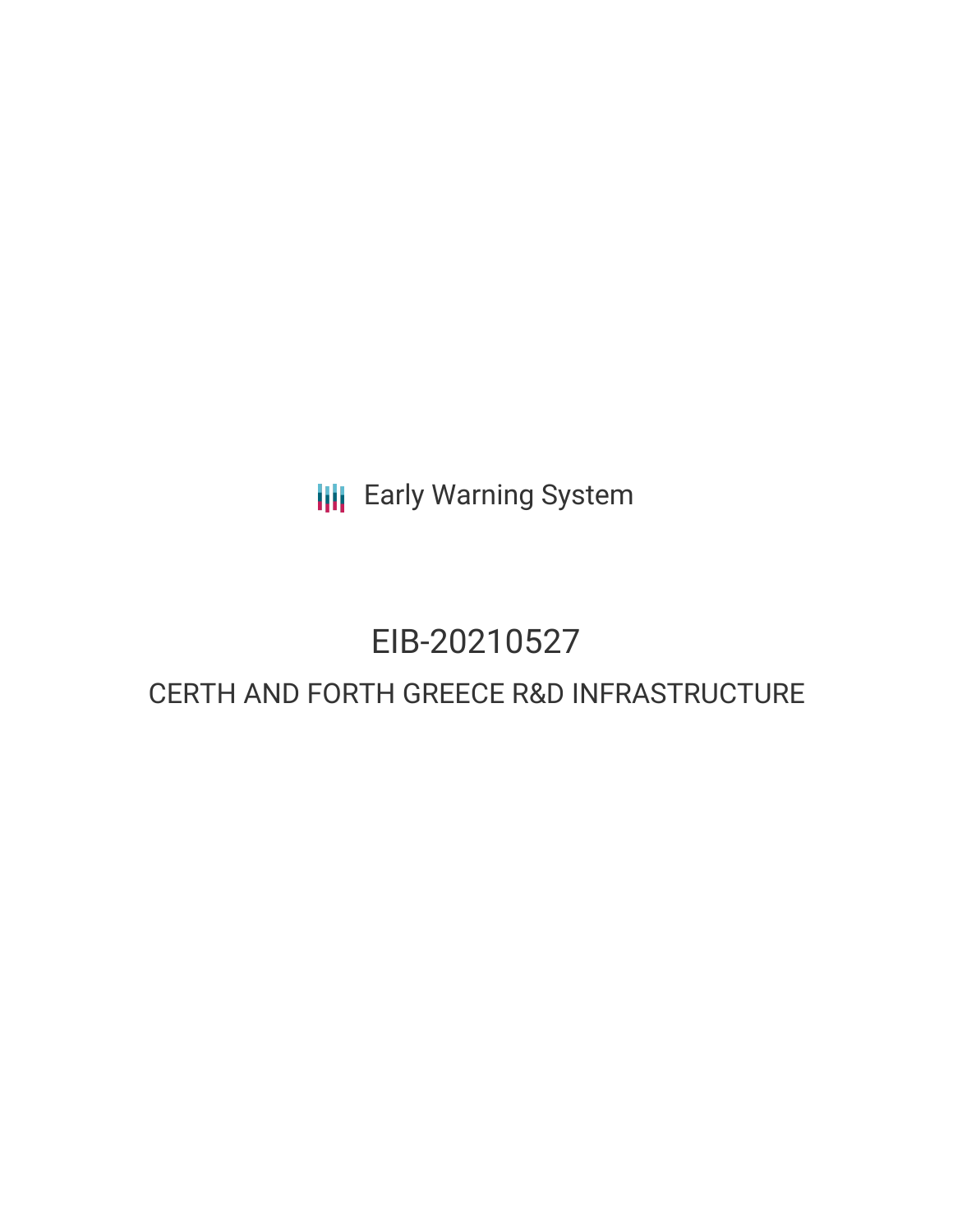# **Quick Facts**

| <b>Countries</b>               | Greece                                   |
|--------------------------------|------------------------------------------|
| <b>Financial Institutions</b>  | European Investment Bank (EIB)           |
| <b>Status</b>                  | Proposed                                 |
| <b>Bank Risk Rating</b>        |                                          |
| <b>Borrower</b>                | Government of Greece                     |
| <b>Sectors</b>                 | Education and Health, Industry and Trade |
| <b>Investment Amount (USD)</b> | $$47.41$ million                         |
| <b>Project Cost (USD)</b>      | $$94.81$ million                         |
|                                |                                          |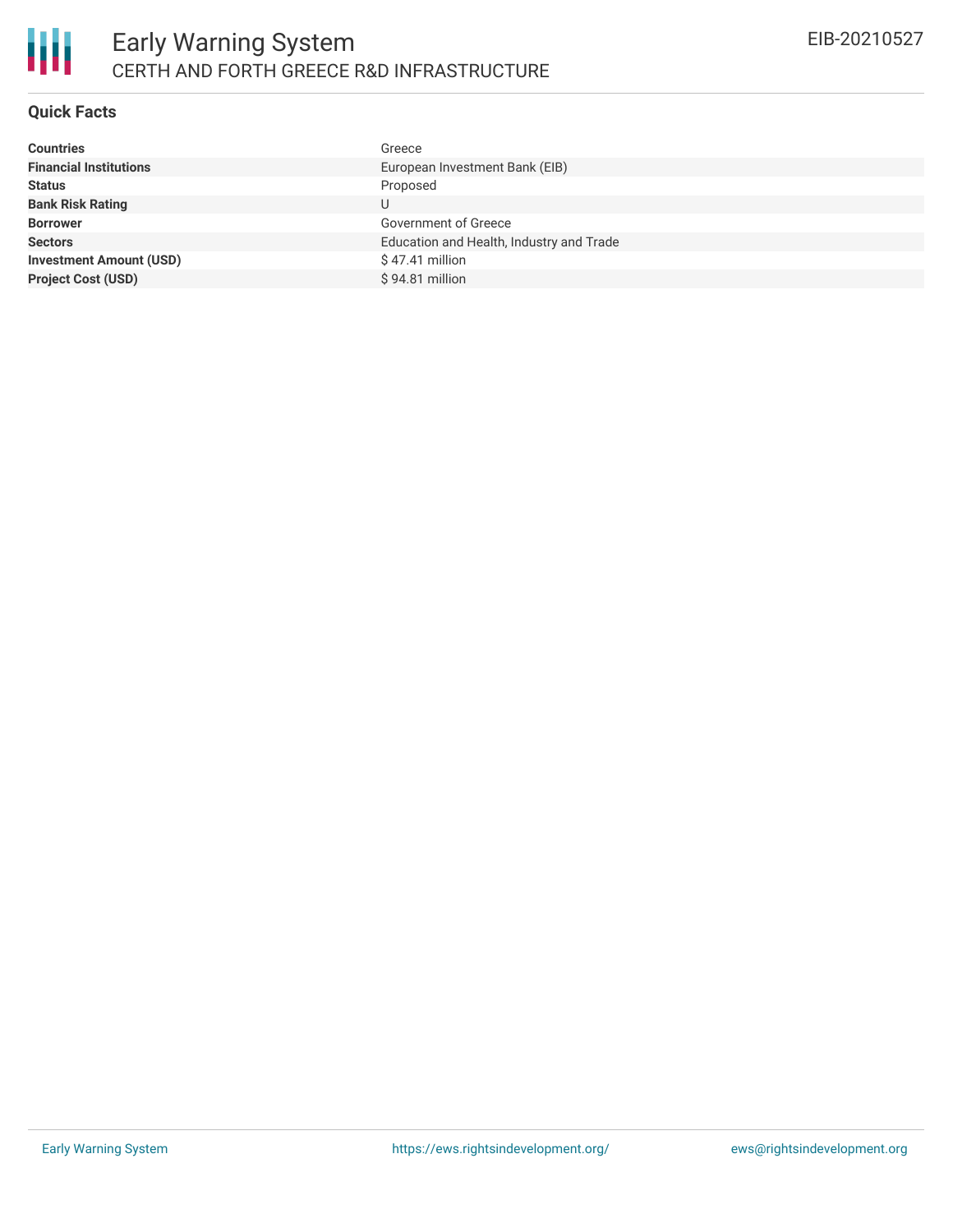# **Project Description**

According to the bank website, the project supports the improvement and expansion of research and development (R&D) infrastructure at the Centre for Research & Technology Hellas (CERTH) and the Foundation for Research and Technology Hellas (FORTH), two of the most prominent Greek research centres. It will co-finance the construction of multiple new research buildings and the renovation of existing ones, as well as the purchase of R&D and information and communications technology (ICT) equipment.

At CERTH, the proposed project concerns the implementation of the centre's development strategy named CERTH 2.0,which consists of the following components:

- New facilities for the Information Technologies Institute (ITI) and renovation of ITI's existing building;
- New facilities for the Hellenic Institute of Transport (HIT) and renovation of HIT's existing building;
- New facilities for the Institute of Applied Biosciences (INAB) and extension of INAB's main building;
- New facilities for the Institute for Bio-economy and Agro-technology (iBO);
- New facilities for the Chemical Process & Energy Resources Institute (CPERI) and renovation of CPERI's existing research centre; and
- A new Remote Collaboration and Knowledge Sharing Space on CERTH's main campus.

At FORTH the Promoter's project proposal includes six components:

- The construction of an Innovation and Advanced Training Centre on FORTH's main campus;
- New facilities for the Department of Biomedical Research;
- Demonstration installations for the Institute of Chemical Engineering Sciences;
- New facilities for the Institute of Astrophysics (Skinakas Observatory)
- The renovation of the building of the Institute for Mediterranean Studies;
- New facilities for the Research & Innovation Centre for Sustainable Energy Transition.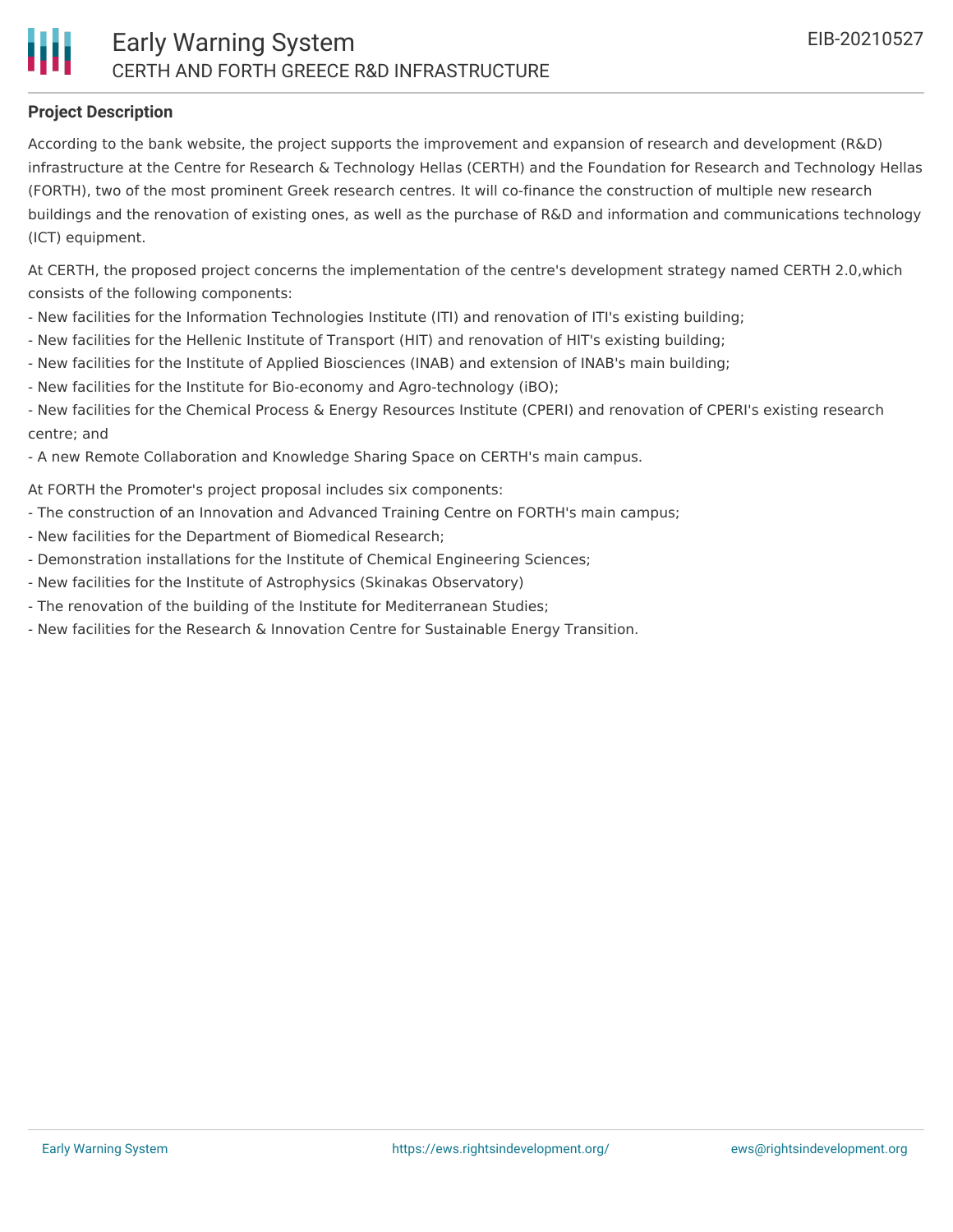#### **Investment Description**

European Investment Bank (EIB)

Investment type not available at the time of the snapshot